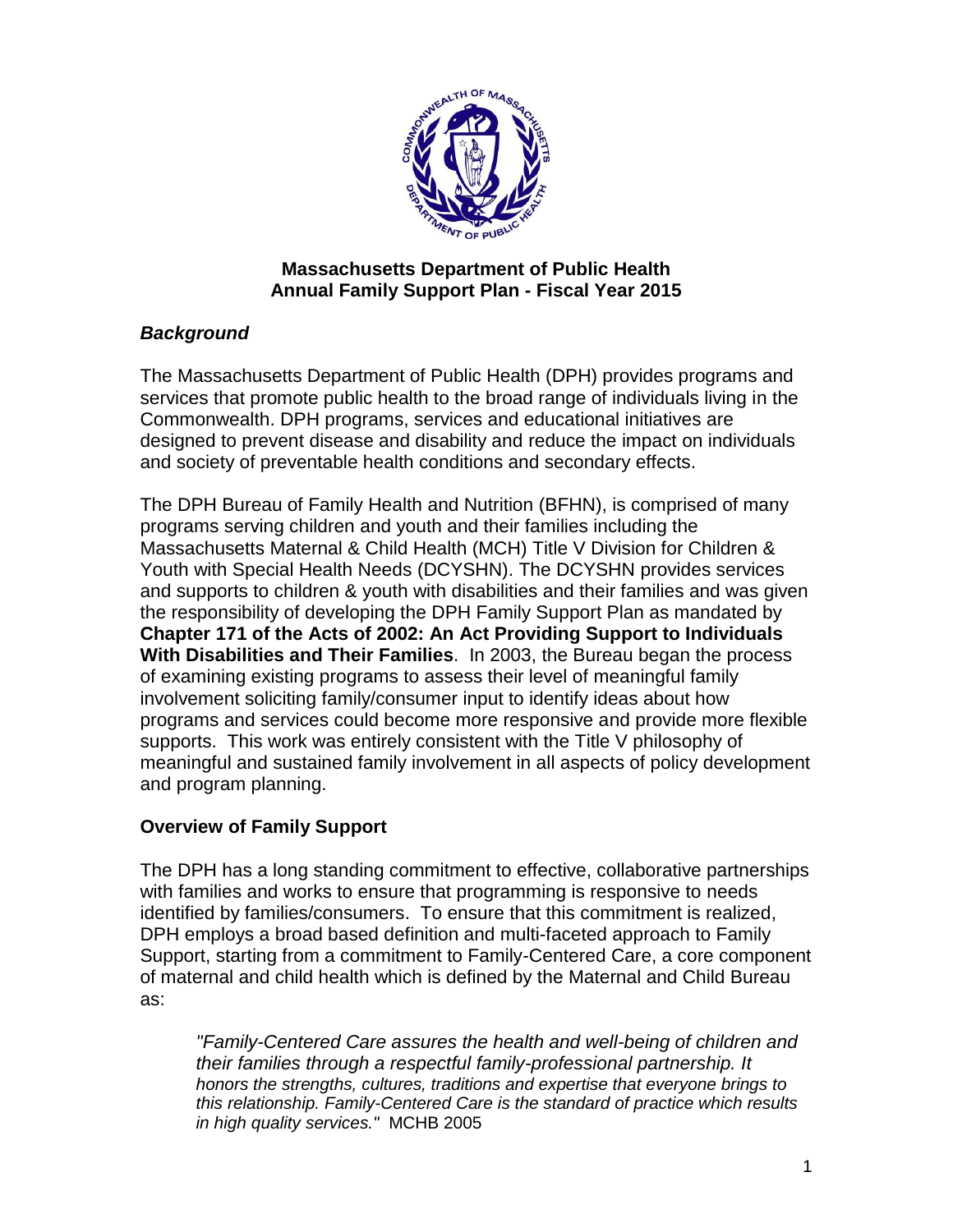In addition, DPH provides a variety of flexible family-identified supports, ranging from a small amount of funding that individual families can use as needed, to skill building opportunities that assist families to become confident, well-informed, active partners in their children's health. DPH programs provide information and referral to resources to assist families in the care of their children with special health needs as well as opportunities for family to family support and networking, recreational activities and assistance with accessing community resources.

At DPH, Family Support activities are primarily housed within the Divisions of Early Intervention (EI) and Children & Youth with Special Health Needs (CYSHN) and are overseen by the Director, Office of Family Initiatives, which is a senior management position within BFHN. The Director's responsibilities include:

- Ensuring that all staff are aware of, receive information about and know how to work in partnership with families;
- Ensuring that all Bureau initiatives include families/consumers in planning and monitoring activities;
- Developing new and ongoing opportunities for family involvement;
- Providing training, mentoring, financial and other supports to families partnering in planning, policy making and program implementation;
- **If Identifying and sharing emerging issues for CYSHN and their families;**
- Representing BFHN and its commitment to family-centered services in interagency initiatives;
- Representing BFHN and its commitment to family-centered services with other organizations on the state and national level; and
- **Providing the "family voice", both personally and via inclusion of other family** members and family organizations, in Bureau and Department activities

## *Process for obtaining "substantial consultation" from families regarding flexible support needs*

Substantial consultation to inform the DPH, Family Support plan for FY 15, was gathered in a variety of ways. We go to families, meeting them where they comfortable and most likely to spend time. We begin dissemination of the information gathering questionnaire (attached) at the annual Federation for Children with Special Needs conference, attended by several hundred parents. Family Initiatives staff meets families at regional and local meetings, support groups and outreach events asking for their input. As parents of CYSHN themselves Family Initiatives staff keep the Program informed about "where are the families, and how do they access and give information," which dictates distribution strategies. For FY 15, the information gathering tool was available online, mailed to over 400 families who had received Care Coordination services from April 2013 through March 2014 and administered over the phone to families calling our toll free lines Other DCYSHN program staff all include questions about services and supports in their regular contacts with families and in their individual program evaluation efforts. The methodology outlined above ensures that consultation reflects the geographic, linguistic, ethnic, cultural and socioeconomic diversity of the state.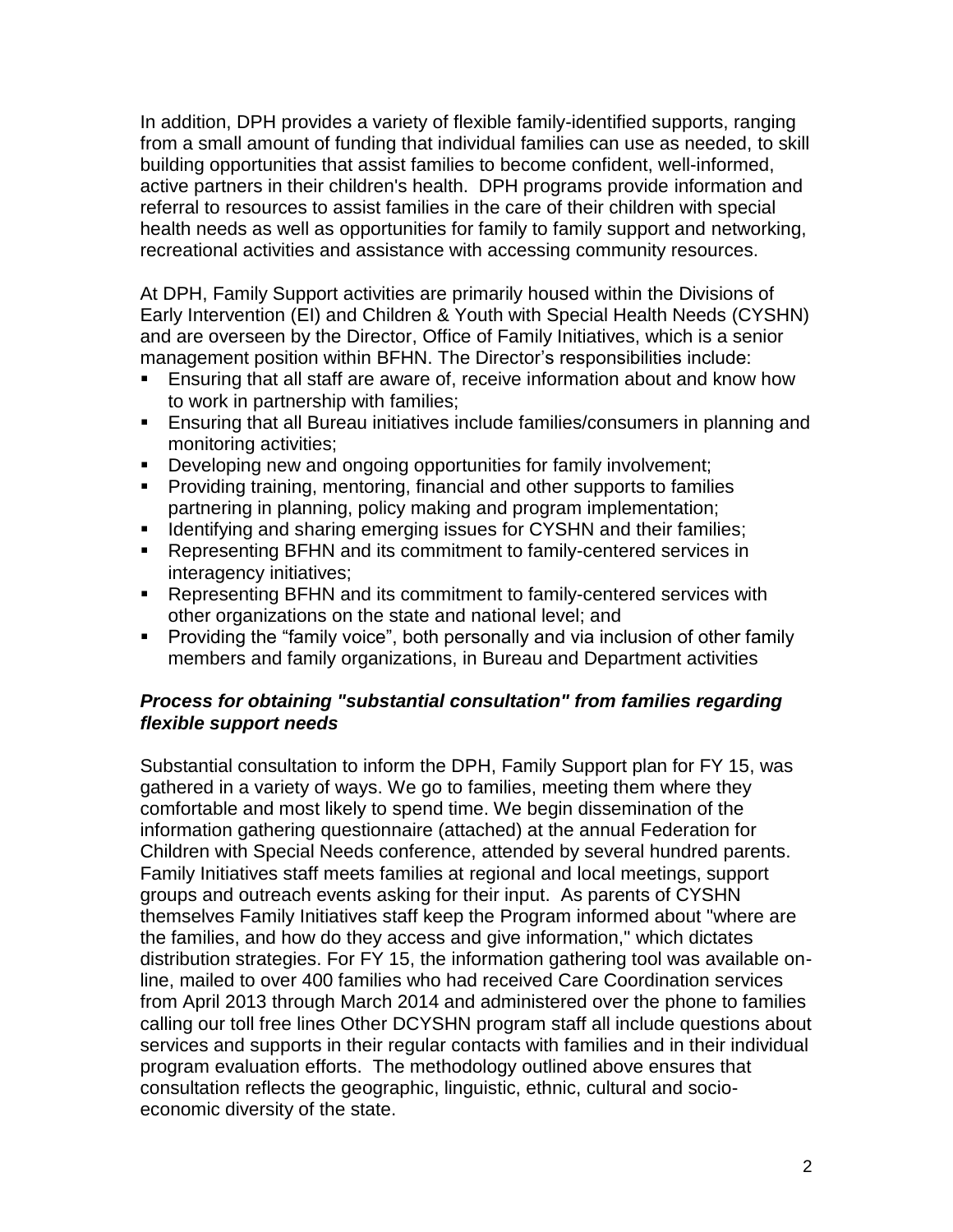For the FY 15 plan, the questionnaire used to gather input to inform the DPH Chapter 171 Plan was available in English, Spanish and Portuguese electronically and as a paper version. Over 165 families completed this information gathering tool. Additional information was obtained as families shared their thoughts and needs with Care Coordinators and staff of the Community Support Line and the Family TIES Program.

Families were provided with a list of all DCYSHN programs and asked about their knowledge of these programs, their health care and health related needs and whether services and supports are delivered in a family-centered, family-friendly way. We asked whether or not their children received care in a Medical Home, if they received information and support for health related transition, if they knew about community resources and parent-to-parent support opportunities and if they had made any preparations or wanted help in preparing for emergency situations.

Results of this substantial consultation identified a number of areas of unmet need. Most strongly, over 60% of families indicated the necessity for current and timely information about resources and supports and the need to "get the word out," using a multi-media approach – telephone, emails, websites and social media. As several families put it, "the old ways of getting out information, aren't enough, it's time to update."

38% of families said they had no knowledge of Medical Home, while 20% of respondents said they were not sure enough about whether the care their children received met this definition to offer an opinion. A synthesis of family comments gave us the following;

 "Why don't I know about this concept? I haven't heard about it from my child's pediatrician or from DPH."

Over 66% of respondents indicated that they had done no emergency planning for their families and children with complex medical needs and 82% said they wanted more information and support to be able to do so.

An on-going theme that emerges from the substantial consultation activities is that children and families may need or receive services across multiple agencies. Trying to parse out their health-related needs from many others can be difficult and leads families to request better communication and coordination among service providers as well as the understanding that we need to look at the whole child and family when planning services and supports.

As one agency DPH cannot respond to all the needs that come from substantial consultation. DPH/DCYHSN will continue to work collaboratively with sister state and community agencies to address these concerns, enhance existing partnerships and seek new opportunities for systems improvements.

## *Focus Areas*

Two key areas of emphasis consistent with Public Health priorities have emerged from information obtained through Substantial Consultation activities around which we will focus the activities of the for FY 15 Chapter 171 Family Support Plan. The first is to identify and implement a variety of strategies to share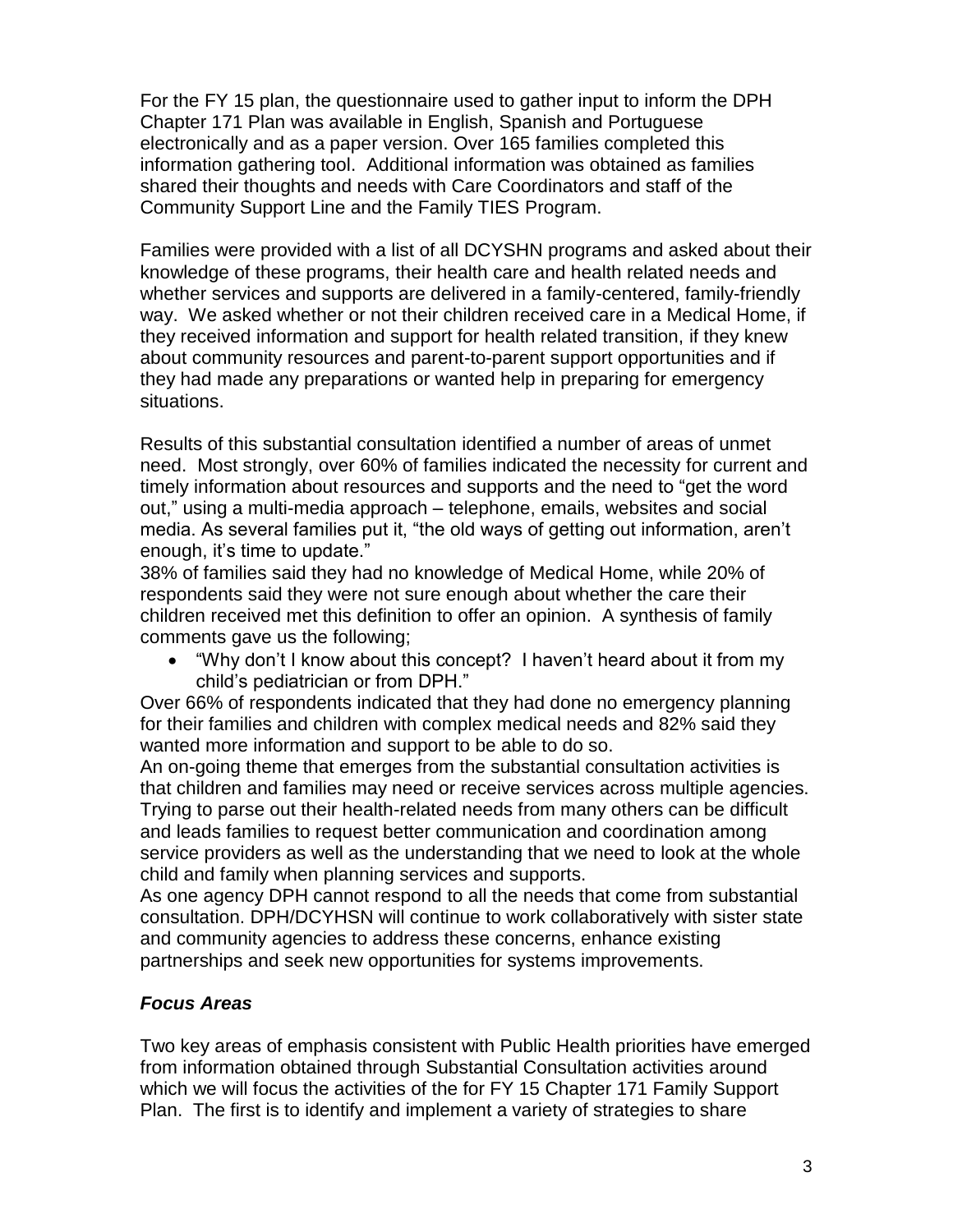information about Maternal & Child Health broadly and about services and supports for CYSHN in particular. Secondly, we will expand and enhance the provision of information about and continue to promote the importance of the medical home approach to care. In addition, we will continue efforts that were started last year to support the many families looking for assistance with emergency preparedness for their children with complex medical needs.

# **Family Empowerment and Family Leadership Development Activities**

## *Current and On-going Activities:*

At DPH, family empowerment and family leadership activities are integrated and are offered in the following ways:

- **Participation in policy development, program planning, implementation and** evaluation coupled with skill building opportunities that assist families/consumers to comfortably and effectively participate.
- **Participation in the MCH Block Grant process, from needs assessment to** priority setting, to implementation.
- The Early Intervention Parent Leadership Project (EIPLP). This parent designed and staffed project reaches families whose children are enrolled in EI offering skill building for leadership and lifelong advocacy skills development. Through the EIPLP, DPH offers a variety of opportunities that assist families to take on roles across the early childhood and special health care needs systems of care. Parents are encouraged and supported to partner with their own EI programs, at regional early childhood events; on the state level as advisors to the DPH; as members of the federally mandated Interagency Coordinating Council (ICC) and nationally to share information about Massachusetts and to learn and bring home information from other states about ways that families can impact and help define services systems.
- Family TIES (Together in Enhancing Support), a program of the Federation for Children with Special Needs, funded by and in collaboration with DPH is the statewide Information and Referral network for families of CYSHCN and their providers. Family TIES staff, who are all parents of children with special health needs, are located in each of the DPH regional offices which give them familiarity with local resources. Family TIES also serves as the Massachusetts Parent-to-Parent program, an affiliate of P2P USA, connecting families with similar life circumstances and as the Early Intervention Central Directory. Families who access services from Family TIES are offered opportunities to become advisors to DPH and to take on roles within DPH programs and other public policy venues. Training, mentoring and financial support is available to these families.
- Family Leadership Training Institute a pilot program offered to 19 emerging family leaders to grow their skills to participate in systems change activities.
- Care Coordinators, Community Support Line and Family TIES staff guide families through service systems and support them to learn about and share information on public programs, eligibility requirements and "who to call."
- Collaboration with other family organizations such as the Federation for Children with Special Needs, Mass Families Organizing for Change and Mass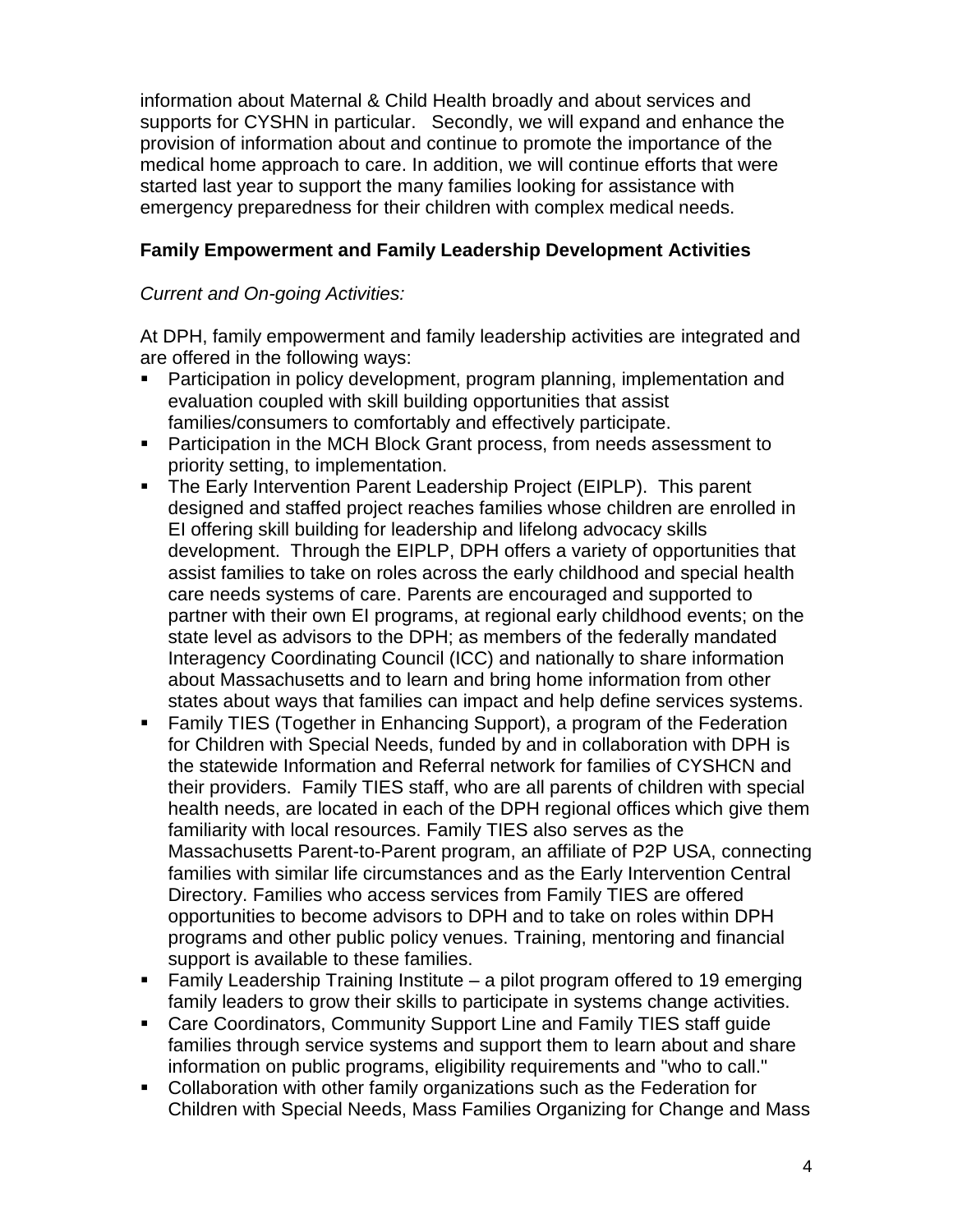Family to Family Health Information Center to share training and skill building opportunities.

- Contracts with Community Health Centers and community-based primary care practices to implement Medical Home activities. A requirement of each contract is the establishment of Practice Improvement Teams that include family members who receive training and support and a stipend for their participation.
- Families are regularly surveyed about support needs and training needs and best uses of flexible funds through the Office of Family Initiatives, Community Support, Care Coordination and Regional Consultation Programs. These programs also provide training and skill building opportunities for families to grow their leadership and advocacy skills.

## *New Initiatives:*

- Build on past and existing initiatives to promote the medical home approach to care – a coordinated, comprehensive, accessible system of care that meets the health care and related needs of children and families. Share information, resources and training opportunities with families, community based organizations and health care providers.
- Work with the DPH Communications Office, guided by input from families to develop a variety of a ways to effectively disseminate information about the Title V CYSHN program, the supports and resources available and how to access them
- Utilize multi-media approaches to information sharing. We will develop videos that support families' emergency preparedness efforts
- Share findings from the Family Leadership Training Institute and look for funding to continue to implement the training.

## **Family Support Resources and Funding**

## *Current and On-Going Activities:*

Family support activities continue to focus on skill building and leadership development at the community level, production and dissemination of informational materials, assistance in forming local support groups and expansion of the statewide Parent-to-Parent program. This program trains volunteer parents to offer telephone support to families with similar life experiences. This year, 80 Parent-to Parent matches have been made. *"Listen*  **and Learn**" the training program for mentor parents is available in Chinese, Vietnamese, Haitian Creole, Portuguese and Spanish. Currently there are 300 trained support parents. DCYSHN direct service staff provides information about and referral to resources, public benefits and navigating the health care system. When families need information and support from other agencies, staff assist them to identify which agency would have primary responsibility for their presenting issue and facilitates connections with these agencies. DCYSHN programs work to support families whose children have complex special health needs experiencing critical life/health events.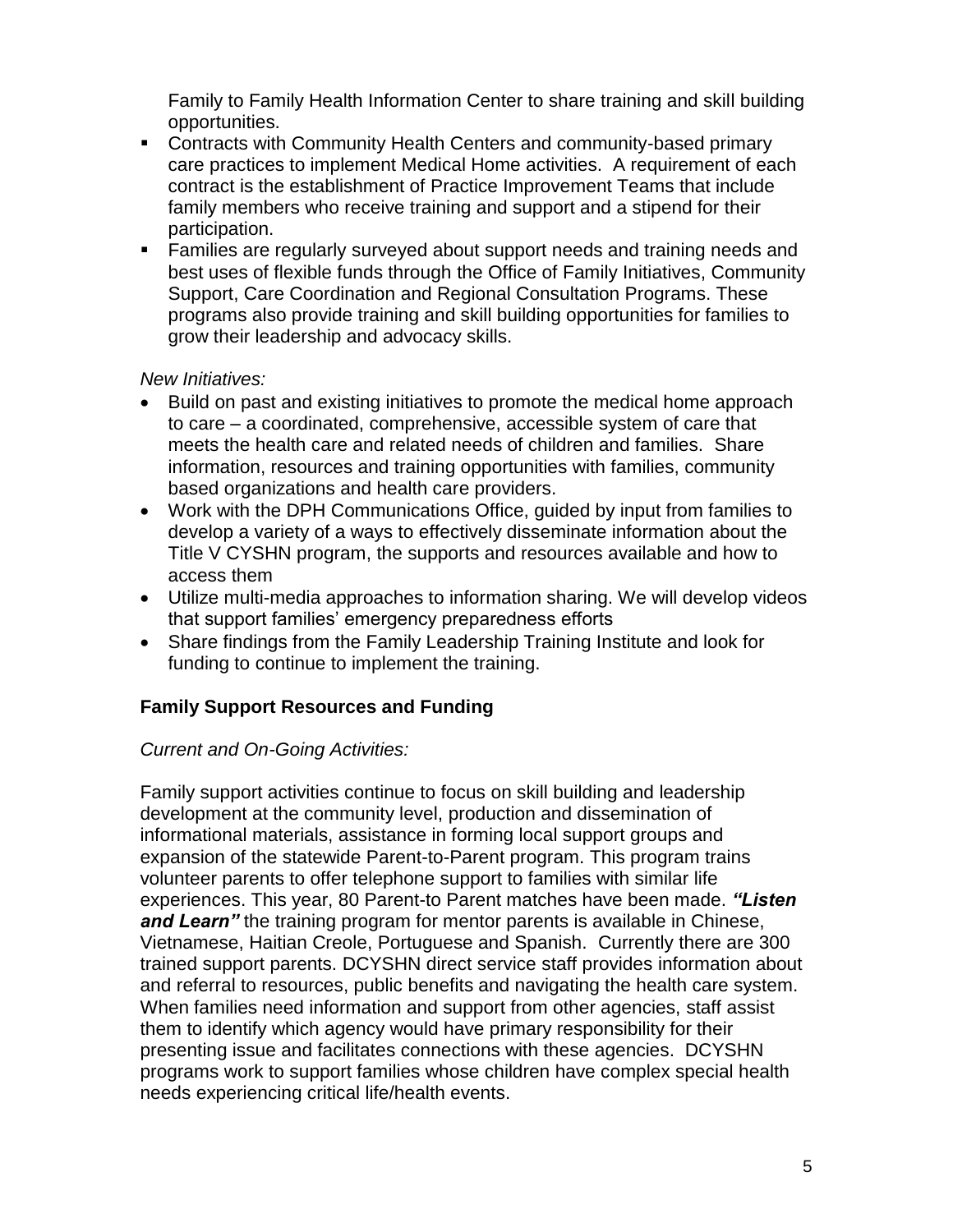BFHN maintains a toll free Community Support Line available to families of CYSHN and their providers. In FY 14, the Line received 1308 calls of which 705 were from families. Social workers on the line offer information about state wide resources, public benefits, and other DPH programs and make referrals to Care Coordination for eligible families. An additional toll free line staffed by Family TIES Parent Coordinators provides information about local and community resources and responded to over 2500 calls from families in FY 14.

### **Medical Home**

DCYSHN continues to promote the spread of Medical Home at the community level. With the conclusion of the CHIPRA project (Children's Health Insurance Program Reauthorization Act) DPH Care Coordinators who had been placed in the13 CHIPRA practices have returned to the DPH regional offices. They work with eligible families in their communities, schools and health care settings. The DPH Medical Home Facilitator offers training and support to pediatric practices and their family partners striving to increase their ability to provide a medical home. Currently 17 family members serve as Family Partners.

#### **Mental Health**

Project Launch - utilizes a team of professional and parent partners to embed understanding of early childhood mental health into medical homes. BFHN maintains a focus on social emotional well-being internally as a performance measure, through the MECCS (Massachusetts Early Childhood Comprehensive Systems Project) and EI services. Work includes cross agency efforts to build capacity at the community level within child care programs and at state and community agencies to support children with behavioral health needs and their families.

#### **Down syndrome**

In accordance with Chapter 126 of the Acts of 2012, which named DPH to provide families receiving a pre or post natal diagnosis of Down syndrome, "up-todate evidence-based, information for providers and families.," DCYSHN continues to work in collaboration the Mass Down Syndrome Congress to monitor and update the website of resources - [www.mass.gov/dph/downsyndrome](http://www.mass.gov/dph/downsyndrome)

#### **Early Intervention**

Family support initiatives are provided by six statewide Early Intervention Regional Consultation Programs (RCPs). To date, 582 requests for respite have been approved. RCP staff provides training and on-site consultation to centerbased and family child care programs and to public preschools to support the inclusion of children, 0-5 with complex medical needs. The Early Intervention Parent Leadership Project collaborates with the RCPs to provide socialization and networking opportunities for families whose children have complex medical needs.

### **Other DCYSHN Programs**

MASSTART (Massachusetts Technology Assistance Resource Team) - DPH contracts with agencies across the state to provide consultation to school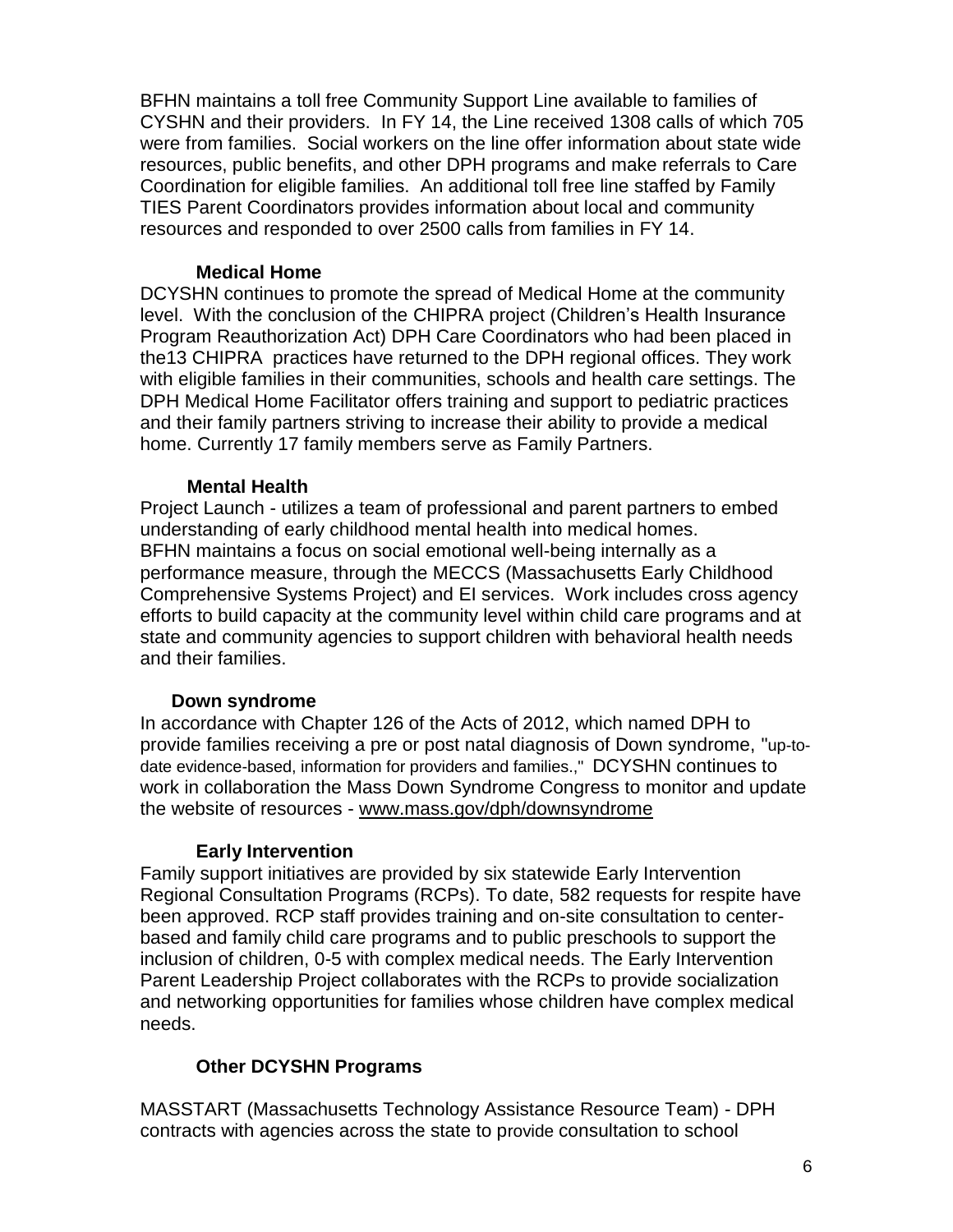personnel and families to support the inclusion of children assisted by medical technology in public schools.

MassCARE (Massachusetts Community AIDS Resource Enhancement) provides medical, care coordination and family & youth supports and training to individuals living with or affected by HIV-Aids.

The Universal Newborn Hearing Screening Program (UNHS) provided support and information to 2900 families whose children either did not pass or missed their initial hearing screening. Of 200 infants diagnosed with hearing loss, 143 or 71.5% of them were enrolled in Early Intervention.

An MOU (Memorandum of Understanding) allows DPH to connect families to the Mass Commission for the Deaf and Hard of Hearing (MCDHH) which is able to provide additional supports. The UNHS Program employs a parent of a young child with hearing loss as a parent consultant. This consultant makes personal contact with every family whose child receives a diagnosis of hearing loss to offer family-to-family support and community and statewide resources. The Program distributed 78,060 brochures in multiple languages, as well as 339 English and 47 Spanish Parent Information Kits to families and providers.

The UNHS Program has a strong focus on family support activities. In FY14, the Program hosted three in person events across the state which were attended by 50 families and their children, offered two conference calls and provided financial support for 12 families to attend conferences. The UNHS Program works closely with the Office of Family Initiatives and its Family TIES Program to provide parent-to-parent support. There are currently 15 parents of children with hearing loss trained to be Mentor Parents in the Parent-to-Parent Program.

The Pediatric Palliative Care Program (PPCN) provides services to children with life limiting illnesses and their families. In FY14, 364 children and their families – an increase of 46% over FY 13 - received palliative care services including, pain and symptom management, case management, respite, complementary therapies and bereavement care. Working with the EIPLP, the Program recruited and supported three families who use the PPCN to create digital stories describing their experiences.

#### **Flexible Funding**

In addition to these programs and services, the DPH is able to make some flexible funding available to families to address medical and other health-related needs not covered by other sources. Special funds help eligible families purchase (among other things) hearing aids, medications, assistive technology, respite services, home and vehicle modification and reimbursement for travel expenses incurred for the care of their children with special health needs. Funds are disseminated through DPH vendors and in some cases, from DPH directly to families. In FY14 over 1000 children and families received approximately \$2,000,000 in funding from the Catastrophic Illness in Children Relief Fund (CICRF), Care Coordination Family Support funding, RCP respite and family support funding and the Hearing Aid Program for Children. \$100,000 was allocated for family involvement activities across the Bureau including participation in focus groups, proposal reviews, as trainers, community-based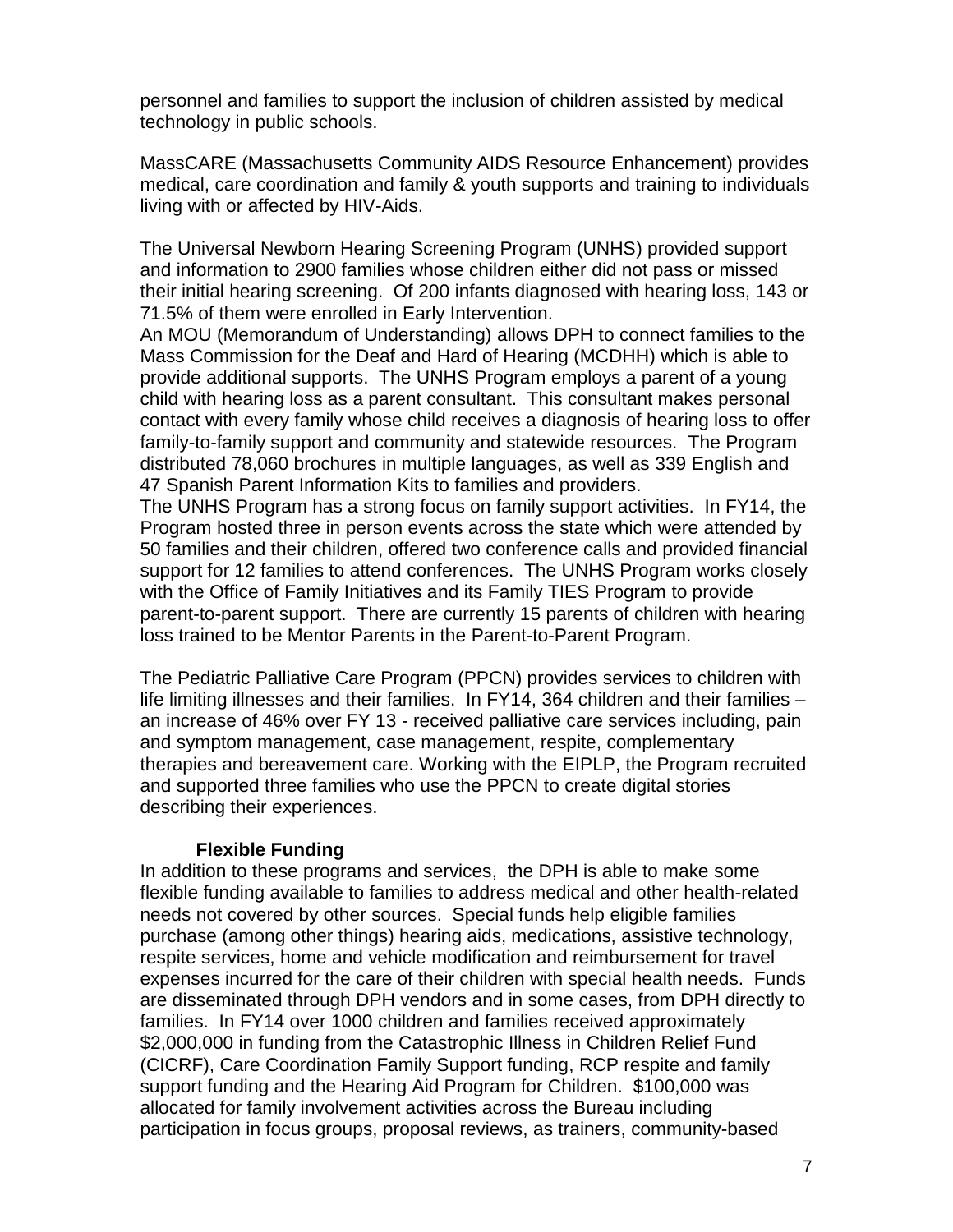projects, attendance at conferences and other skill building opportunities and as participants in the Family Leadership Training Institute.

## *New Initiatives:*

- In depth analysis of data obtained from the National Center for Special Education Accountability and Monitoring Family Survey (NCSEAM) will be used to improve family outcomes and satisfaction with Early Intervention services.
- Families will participate in proposal review for the Early Intervention reprocurement process
- Pediatric Palliative Care Program will recruit, mentor and stipend families to serve in advisory roles
- Extensive resources concerning health care and health related transition for youth with special health needs, their families and providers will be added to the DPH website.

## *Accessing Services and Supports*

## *Current and On-going Activities:*

The Department utilizes a number of strategies to educate families/consumers about availability of and access to services. Some of these include public service announcements, Early Intervention Child Find, dissemination of Medical Home fact sheets for families and providers, program specific newsletters such as EIPLP's *Parent Perspective* and the MassCARE newsletter. The Universal Newborn Hearing Screening Program (337 likes), CYSHN Program (162 likes) and the EIPLP (292 likes) have active Face book pages which post articles, ideas and links to local, statewide and national sites with interesting and helpful resources for families whose children have special health needs. CICRF, Community Support Line, Family TIES, Care Coordination and Pediatric Palliative Care staff outreach to hospitals, schools and community settings where individuals with disabilities and their families receive services. These programs work together regionally to ensure that family needs are met. The DPH Public Benefits Specialist provides training to families and providers across the state and offers technical assistance through a toll free number and at in-person trainings. In FY14, 49 parents received personalized TA and training from this Specialist. Community Support Line, Family TIES and EIPLP all maintain toll free numbers. Family TIES and EIPLP also host web-sites and list servs. Family TIES distributes over 2000 Resource Directories, 7500 project brochures in English, Spanish and Portuguese annually. Eight editions - four hard copy and four electronic of the **Parent** *Perspective* have been distributed to over 11,000 families and professionals. These materials are available for down-load on Project websites.

DCYSHN program information, including the Family Support Plan is available online at [www.mass.gov/dph/specialhealthneeds](http://www.mass.gov/dph/specialhealthneeds) CYSHN Program brochures and magnets are widely disseminated and available in English, Portuguese and Spanish.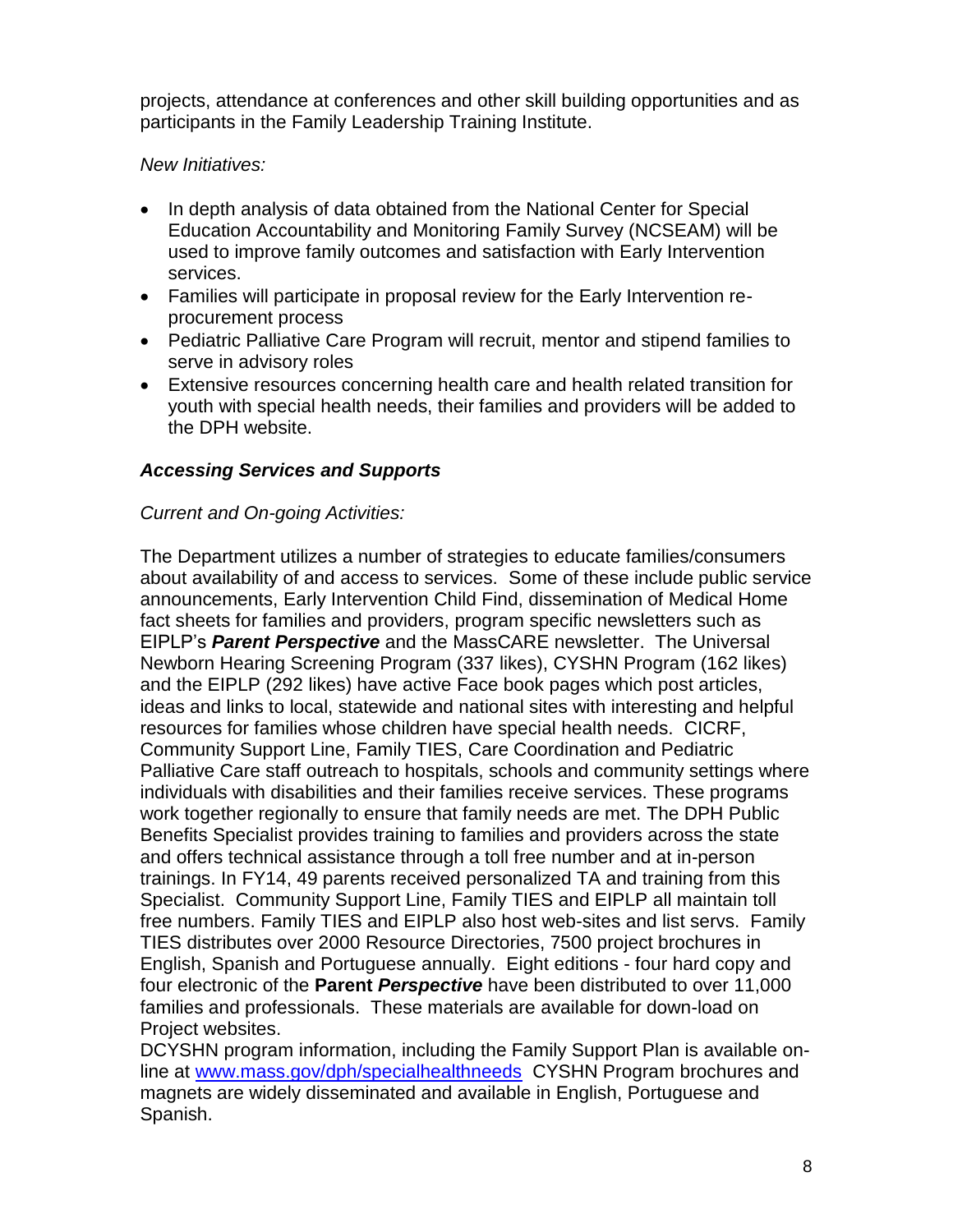There is interactive capability on the DPH website and on BFHN project sites for families to offer feedback and suggestions.

## *New Initiatives:*

- Collaborate with EOHHS and DPH to offer the Family Leadership Training Institute to emerging family leaders.
- Develop and disseminate new informational materials such as a one page description of the MCH Block Grant
- Development of additional digital stories and videos to assist families around youth transition and emergency preparedness

# **Culturally Competent Outreach & Support**

## *Current and On-going Initiatives:*

Collaboration with the Office of Health Equity is on-going within the DCYSHN. Materials about all programs for individuals with special health needs and their families are available in a variety of languages, including but not limited to: Spanish, Portuguese, Haitian Creole, Russian, Cambodian and Vietnamese. All programs have staff with multiple language capability and have access to interpreters. DPH hires and/or contracts with individuals who are bilingual, bicultural and familiar with the culture and customs of families who utilize our programs. Outreach initiatives, designed to build relationships and reduce health disparities take place with community-based organizations where ethnically, linguistically and culturally diverse individuals and families receive services and are comfortable. These include community health centers, WIC offices and family organizations. The Family TIES Project contracts with native Spanish and Portuguese speakers to respond to requests for information and referral, and Parent-to-Parent matches. As part of a major focus on outreach to underserved groups, Family TIES staff works with a number of community based organizations, including the Somali Development Centers in Holyoke and Boston, SCAN 360 serving the Hispanic population in Springfield, the Vietnamese Community Centers in Boston and Worcester, MAPS serving Portuguese speaking families and the Haitian Community Center in Boston, sharing information about community resources and the availability of flexible family supports.

The EIPLP hosts families to attend the annual Massachusetts Early Intervention Consortium Conference. The Project has a strong focus on recruiting families from diverse communities.

Specific training about organizing complex and multiple records, emergency preparedness and building community are available in Spanish, Portuguese, Chinese and Vietnamese. The EIPLP newsletter lead article and updates on the EI Family Survey are translated into Spanish in each edition. TTYs are in place in all DPH regional offices. DCYSHN programs continued to utilize the Office of Health Equity telephonic interpreter services line.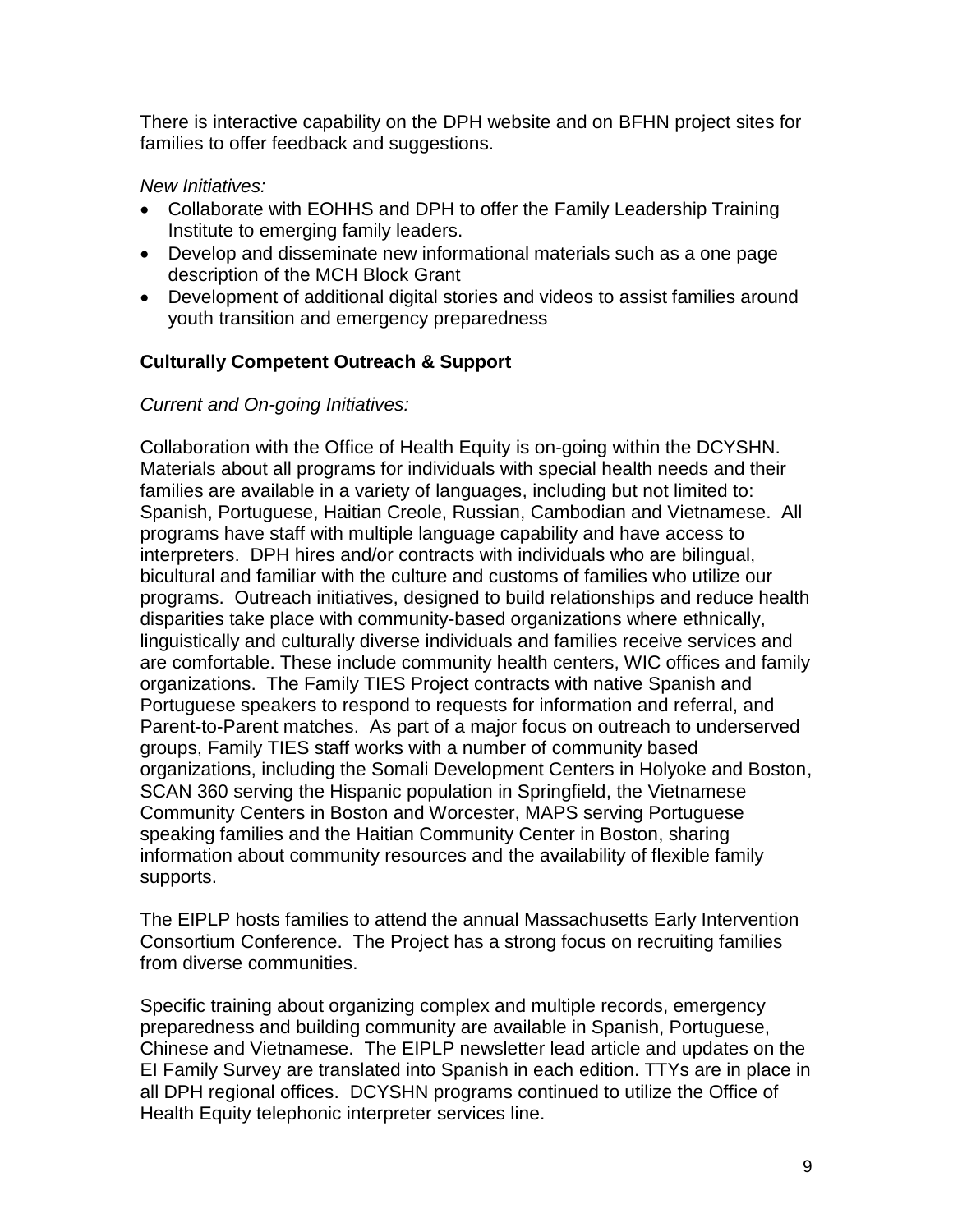*New Initiatives*:

- The NCSEAM Family Survey will be available in Portuguese, Haitian Creole and Vietnamese
- On-going work to ensure culturally appropriate opportunities for participation for families from culturally and linguistically diverse communities.
- Collaboration with Health & Disability Program at DPH around transition activities for youth with special health needs.

# **Interagency Collaboration**

## *Current and On Going Activities:*

- Implementation of a pilot project with EOE, DESE and the Federation for Children with Special Needs for data sharing to track and evaluate educational and developmental outcomes for children in Early Intervention and the public schools.
- Implementation of Massachusetts Home Visiting Initiative efforts in collaboration with 6 state agencies, including " **Welcome Family"** in two pilot communities offering home visits to new parents.
- Participation in the Early Childhood State Advisory Council.
- Participation on the State Special Education Advisory Board to share information about children with special health needs in public schools.
- Collaboration with the Office of Refuge and Immigrant Health to support children and youth with special health needs from culturally and linguistically underserved populations.
- Collaboration with DEEC to train and place mentors in child care settings to support physical activity and nutrition to combat childhood obesity.
- Interagency Coordinating Council, a federally mandated council that advises and assists the DPH as lead agency for the MA Early Intervention System in planning, implementation and evaluation of EI services. The ICC is made up of family members of children who receive or have received EI, representatives from state agencies, early intervention programs, higher education, and other interested organizations serving young children and their families.
- Participation in an Oral Health Task Force, to provide information about the oral health needs of CYSHCN.
- Collaboration with the Mass Commission for the Deaf and Hard of Hearing to make early connections for families with children diagnosed with hearing loss
- Participation in the Children's Vision Massachusetts Advisory
- Participation in Special Quest- an early childhood inclusion initiative and Act Early, the state's autism awareness team
- Support for the Autism Insurance Resource Center at the Shriver Center
- Regular collaboration with the Coordinated Case Management Program

*New Initiatives:*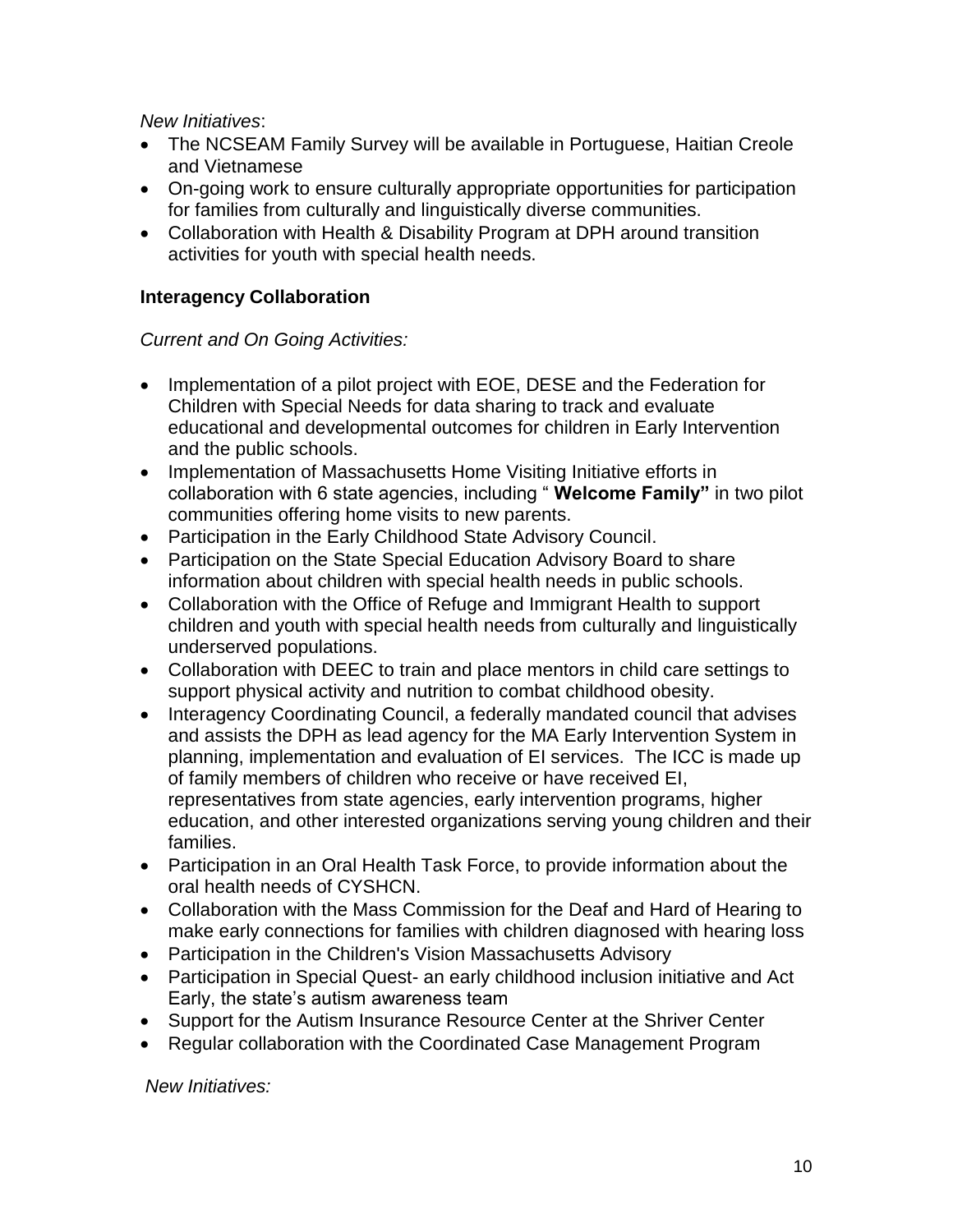- Continuing work with EOE and DESE to bring SSAID pilot, currently in place at 7 Early Intervention Programs to scale. This effort, based upon Governor Patrick's approval of FY 15 budget will be funded at \$400,000.
- Submission of a *State Implementation Grant for Enhancing the System of Services for Children with Special Health Care Needs through Systems Integration* to the Maternal & Child Health Bureau in partnership with EOHHS, Mass Health, the Family-to-Family Health & Information Center at the Federation for Children with Special Needs, Mass Chapter of the AAP, Commonwealth Medicine at U Mass Medical Center and others.
- The Department of Public Health has played a major leadership role in addressing the ongoing opiate epidemic in the Commonwealth. Within this context, significant growth has occurred in the number of women giving birth to infants who are drug exposed in utero and must go a through detoxification process. These infants are generally classified as falling within the Neonatal Abstinence Syndrome (NAS). DPH has identified both intra-agency strategic (Bureau of Substance Abuse and Early Intervention) and inter-agency relationships (DCF) to address both infant and family issues.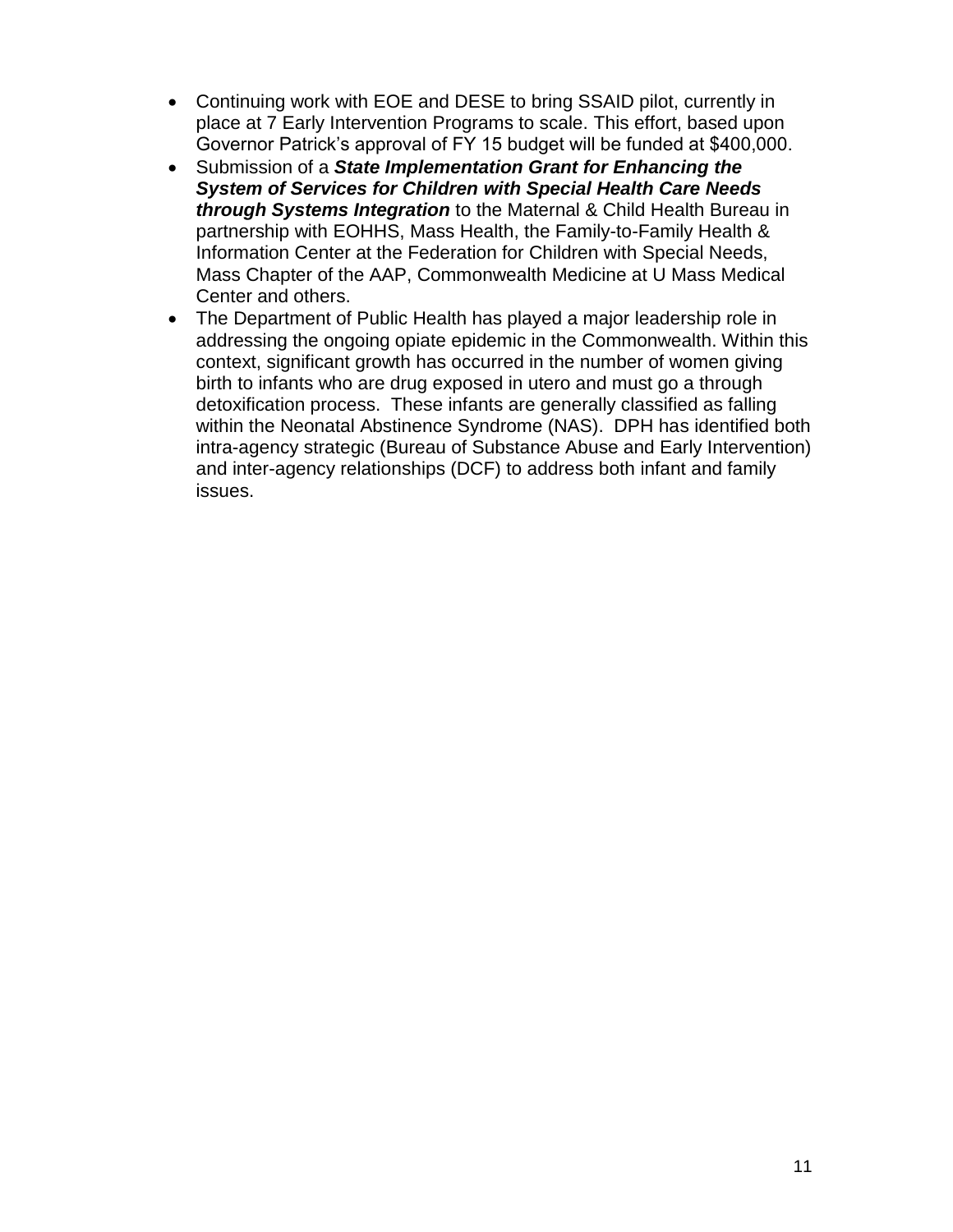### **Department of Public Health (DPH) Chapter 171 Family Support Plan Information-Gathering Survey**

### *This survey asks about how your child's health care and health related needs are met*

1. Please check the DPH programs you have used in the past 2 years:

| $\Box$ Care Coordination Program        | $\Box$ Catastrophic Illness in Children Relief     |
|-----------------------------------------|----------------------------------------------------|
| Fund                                    |                                                    |
| $\Box$ Community Support Toll Free Line | $\Box$ New Parents Initiative                      |
| $\Box$ Early Intervention               | $\Box$ Early Intervention Parent Leadership        |
| Project                                 |                                                    |
| $\Box$ Family Initiatives               | $\Box$ Early Intervention Partnerships Program     |
| $\Box$ Family TIES*                     | $\Box$ Regional Consultation Program               |
| $\Box$ F.O.R. Families Program          | $\Box$ MASSTART                                    |
| $\Box$ Pediatric Palliative Care        | $\Box$ Universal Newborn Hearing Screening Program |
| $\Box$ Medical Review Team              | $\Box$ Hearing Aid Program for Children            |
| $\Box$ MassCARE                         | $\square$ SSI & Public Benefits Training &         |
| Assistance                              |                                                    |
| Other                                   | $\Box$ None                                        |

*\*A DPH funded project of the Federation for Children with Special Needs*

- 2. Have the services and supports you received from the DPH been family-friendly and easy to access?<br>The No Let I have not used any DPH services or supports
- 3. Do you have suggestions about how DPH could make services more family-friendly and easy to access? Describe:

\_\_\_\_\_\_\_\_\_\_\_\_\_\_\_\_\_\_\_\_\_\_\_\_\_\_\_\_\_\_\_\_\_\_\_\_\_\_\_\_\_\_\_\_\_\_\_\_\_\_\_\_\_\_\_\_\_\_\_\_\_\_\_\_\_\_\_\_\_\_\_\_\_\_\_\_\_ \_\_\_\_\_\_\_\_\_\_\_\_\_\_\_\_\_\_\_\_\_\_\_\_\_\_\_\_\_\_\_\_\_\_\_\_\_\_\_\_\_\_\_\_\_\_\_\_\_\_\_\_\_\_\_\_\_\_\_\_\_\_\_\_\_\_\_\_\_\_\_\_\_\_\_\_\_

The Department of Public Health works to promote **Medical Home** (*an approach to providing high-quality health care and related services to children and families that is community-based, family-centered, accessible, available and culturally competent).*In a Medical Home, families and providers work together to identify and access the medical and non-medical services that help children and youth reach their full potential.

- 4. Does your child receive care that meets this definition? Yes\_\_\_\_ No\_\_\_\_ Not Sure\_\_\_\_
- 5. Does your child's Primary Care Provider listen to you and make you feel like a partner in your child's care? Yes No Sometimes

12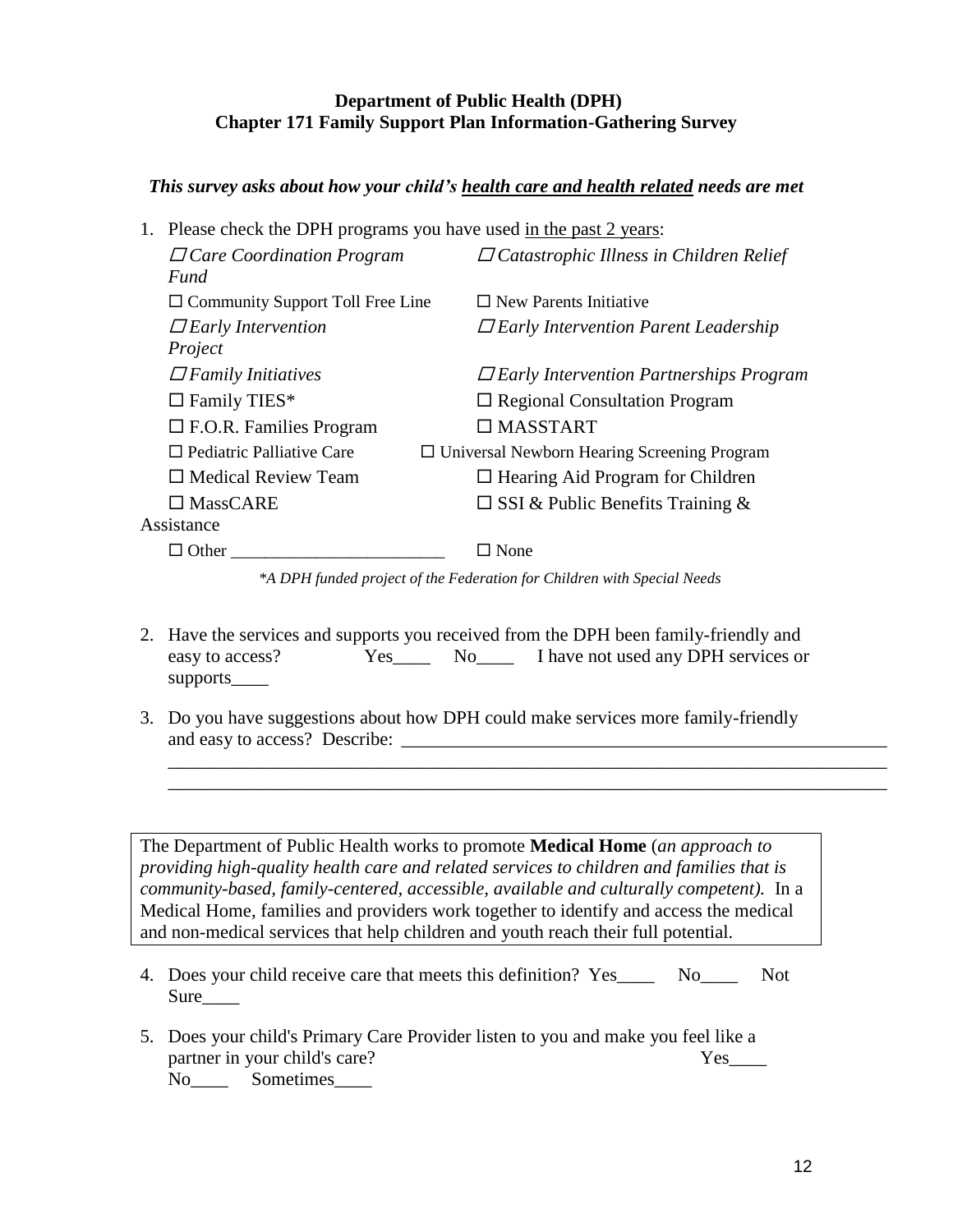6. [If you answered Yes or Sometimes to Question 6]: Does partnering with your child's Primary Care Provider improve his/her health and quality of life?

Yes\_\_\_\_\_ No\_\_\_\_\_ Not

Sure

#### *-OVER-*

The Department of Public Health works to support youth, families and providers around Health Transition. **Health Transition** includes moving from pediatric to adult health care providers and learning how and beginning to take greater responsibility for one's own health care.

#### **If your child is 14 or older, please answer questions 8, 9 and 10. If your child is under 14, go to question 11.**

7. Has your child's primary care provider talked to you and your child about Health Transition?

Yes\_\_\_\_ No\_\_\_\_ Not Sure\_\_\_\_

- 8. Has your child begun to learn how to manage her/his health needs? Yes No<sub>l</sub>
- 9. Have you received information about changes in public benefits (e.g. SSI, MassHealth) or legal rights that will occur when your child turns 18? Yes\_\_\_\_\_\_ No\_\_\_\_\_

**Emergency Planning** can include developing a family emergency plan, preparing a disaster kit, or completing and filing a (911) Disability Indicator Form, among other things.

- 10. Have you done any Emergency Planning for your child and family? Yes\_\_\_\_ No<sub>l</sub>
- 11. If yes, what types of planning have you done? If no, what support do you need to help you prepare for emergencies?

**\_\_\_\_\_\_\_\_\_\_\_\_\_\_\_\_\_\_\_\_\_\_\_\_\_\_\_\_\_\_\_\_\_\_\_\_\_\_\_\_\_\_\_\_\_\_\_\_\_\_\_\_\_\_\_\_\_\_\_\_\_\_\_\_\_\_\_\_\_\_\_\_\_\_\_\_\_ \_\_\_\_\_\_\_\_\_\_\_\_\_\_\_\_\_\_\_\_\_\_\_\_\_\_\_\_\_\_\_\_\_\_\_\_\_\_\_\_\_\_\_\_\_\_\_\_\_\_\_\_\_\_\_\_\_\_\_\_\_\_\_\_\_\_\_\_\_\_\_\_\_\_\_\_\_**

**\_\_\_\_\_\_\_\_\_\_\_\_\_\_\_\_\_\_\_\_\_\_\_\_\_\_\_\_\_\_\_\_\_\_\_\_\_\_\_\_\_\_\_\_\_\_\_\_\_\_\_\_\_\_\_\_\_\_\_\_\_\_\_\_\_\_\_\_\_\_\_\_\_\_\_\_\_ \_\_\_\_\_\_\_\_\_\_\_\_\_\_\_\_\_\_\_\_\_\_\_\_\_\_\_\_\_\_\_\_\_\_\_\_\_\_\_\_\_\_\_\_\_\_\_\_\_\_\_\_\_\_\_\_\_\_\_\_\_\_\_\_\_\_\_\_\_\_\_\_\_\_\_\_\_**

#### **Anything else?**

12. Is there anything else you would like to tell us about how DPH can improve health related services?

#### **Optional:**

Age/diagnosis of child(ren)